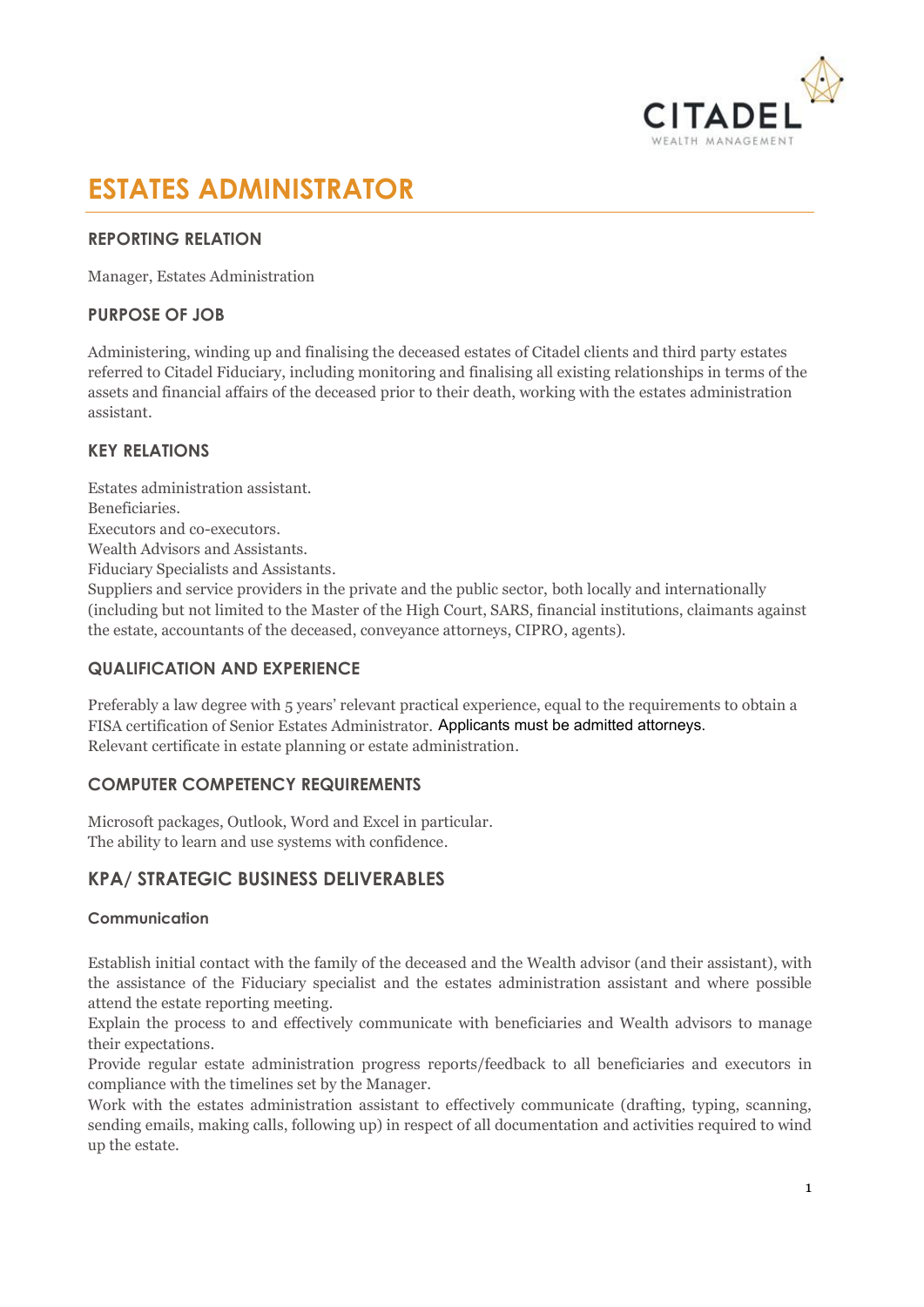

Work proactively with the executor and estates administration assistant to administer the deceased estates in compliance with good governance and statutory requirements.

Build and maintain professional relationships with beneficiaries and advisors.

#### **Administration**

Receive and lodge the reporting documentation from the Fiduciary specialist.

With the assistance of the estates administration assistant, co-ordinate correspondence and meetings with relevant persons regarding the reporting and administration of the estate.

Identify and administer all policies in the correct manner.

Obtain values and collect funds for the account of the estate.

Perform financial calculations and reconciliation of cash assets.

Manage the estate bank account and liquidity.

Arrange payment of claimants.

Liaise with SARS, accountants and other institutions to finalise the income tax, capital gains tax and VAT affairs of the deceased.

Liaise with conveyancing attorneys and the transferees of immovable property.

Interact with the Master`s office on regular and proactive basis.

Arrange transfer of funds and inheritance to relevant beneficiaries on finalisation of the estate.

Generate revenue by billing executor's fees.

Finalise estates within the most appropriate possible time to ensure client satisfaction and meet revenue targets.

Carry out general practice administration functions such as debtors' management and file reviews.

#### **Document Management**

Check reporting documentation completed by the Fiduciary specialist, complete further documentation and report the estate.

Receive the Letters of Executorship.

Correctly complete all relevant documents and obtain signatures.

Correctly draft the liquidation and distribution account (in terms of valuations, the law and the Will).

Correctly calculate and draft the Estate Duty addendum.

Efficient hard and soft file management, including closing of files and sending files to storage.

Safe custody of original documents.

Return all original documents of the deceased to the family, where applicable, and send original title deeds to the beneficiaries.

#### **Risk management**

Ensure that all estates assets are insured against loss.

Ensure that all deceased estates administration processes comply with governing legislation to preclude reputational and other risks and also to comply with the internal fiduciary service model.

Update statistics and have regular meetings with the Manager to identify possible risks.

Respond to client queries and complaints within the timeline set by the Manager.

Escalate issues or complaints to the Manager.

#### **General**

Identify and action business development opportunities and enhance cross sales.